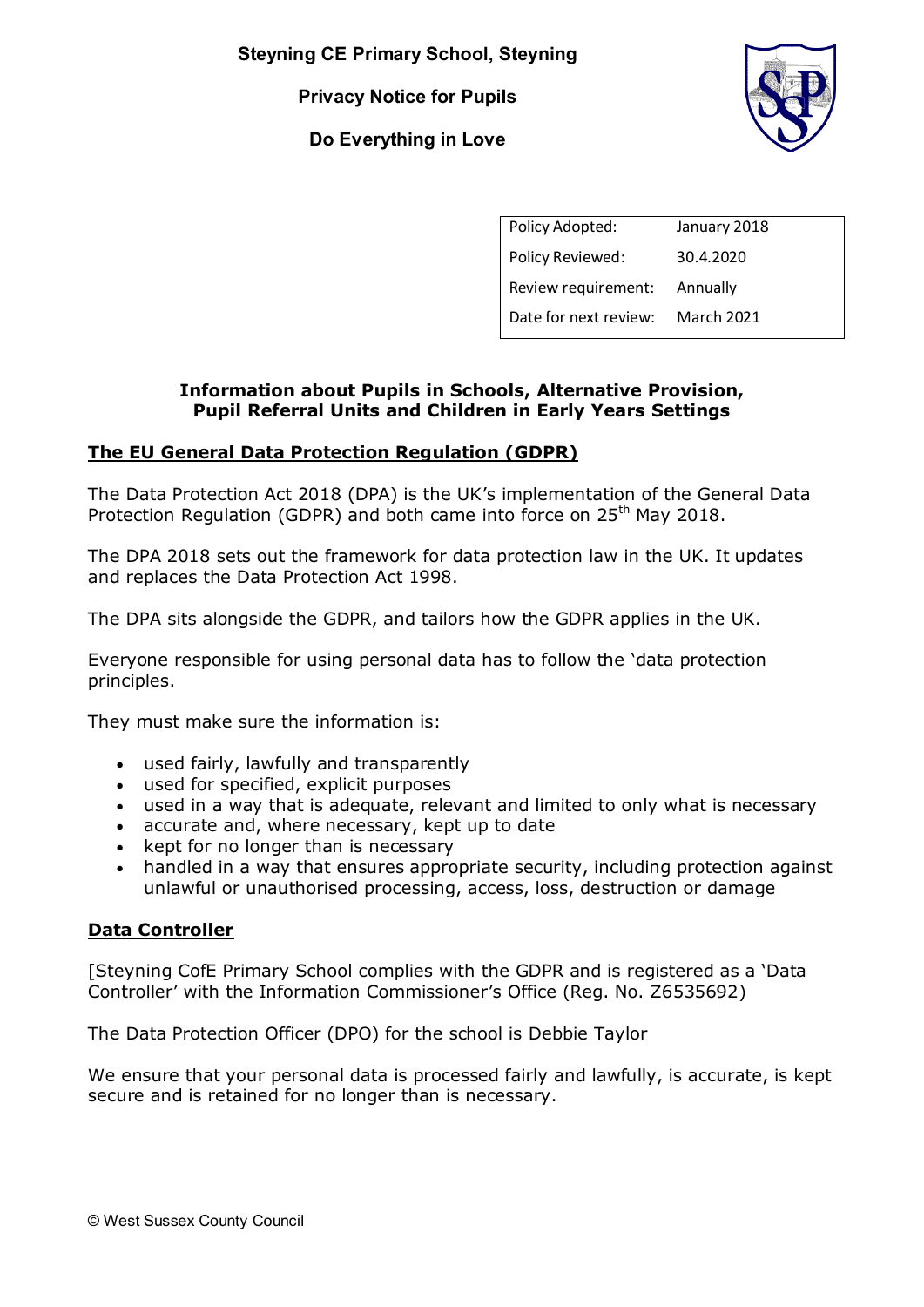# **The Legal Basis for Processing Personal Data**

The main reason that the school processes personal data is because it is necessary in order to comply with the school's legal obligations and to enable it to perform tasks carried out in the public interest,

The school may also process personal data if at least one of the following applies:

- in order to protect the vital interests of an individual
- there is explicit consent.
- to comply with the school's legal obligations in the field of employment and social security and social protection law
- for the establishment, exercise or defence of legal claims or whenever courts are acting in their judicial capacity
- for reasons of public interest in the area of public health
- for reasons of substantial public interest, based on law, which is proportionate in the circumstances and which has provides measures to safeguard the fundamental rights and the interests of the data subject;

#### **[You may wish to consider for data collection purposes (Departmental Censuses) are the Education Act 1996 – this information can be found in the census guide documents on the following website [https://www.gov.uk/education/data-collection-and-censuses-for-schools\]](https://www.gov.uk/education/data-collection-and-censuses-for-schools)**

# **The categories of pupil information that we collect, hold and share include:**

- Personal identifiers and contacts (such as name, unique pupil number and address and contact details, carers details)
- Characteristics (such as ethnicity, language, nationality, country of birth, religion and free school meal eligibility)
- A safeguarding information (such as court orders and professional involvement)
- Medical and administration (such as doctors information, child health, dental health, allergies, medication and dietary requirements)
- Attendance information (such as sessions attended, number of absences and absence reasons, behavioural information, details of any exclusion information, alternative provision put in place)
- national curriculum assessment and attainment (such as key stage 1 and phonics results.
- where pupils go after they leave us
- any special educational needs or disabilities as well as relevant medical information.

### **[Settings need to add to this list any other categories of pupil information that they collect / hold and / or share]**

# **Why we collect and use pupil information**

The personal data collected is essential, for the school to fulfil their official functions and meet legal requirements.

We collect and hold personal information relating to our pupils and those involved in their care, we may also receive information from previous schools, the local authority(s) and/or the Department for Education (DfE).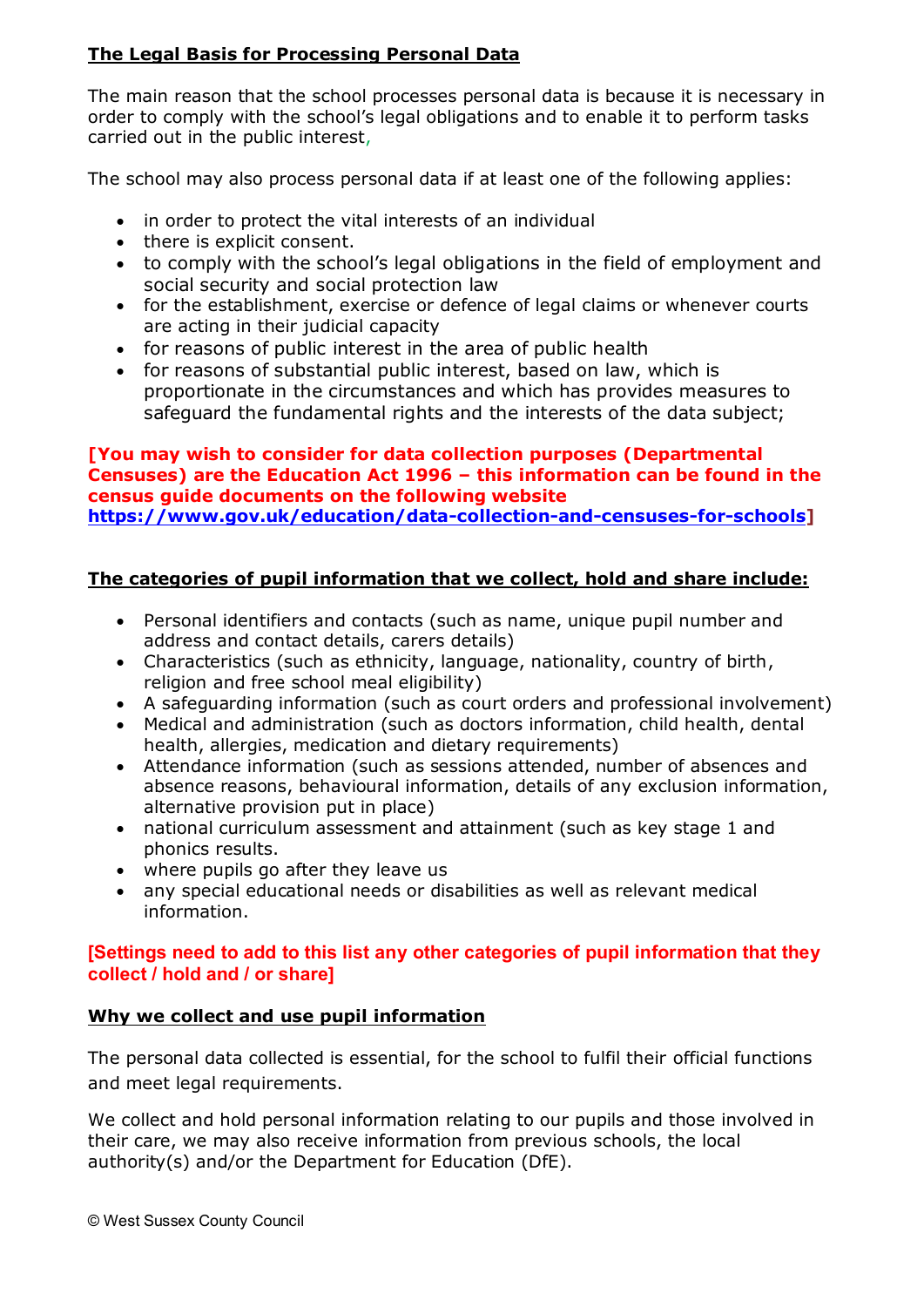Whilst the majority of pupil information you provide to us is mandatory, some of it requested on a voluntary basis. In order to comply with the data protection legislation, we will inform you whether you are required to provide certain pupil information to us or if you have a choice in this.

We use this personal data to:

- support our pupils' learning
- support our pupils' welfare
- monitor and report on pupil attainment progress
- provide appropriate pastoral care;
- to keep children safe (food allergies, or emergency contact details)
- assess the quality of our services;
- process any complaints;
- protecting vulnerable individuals;
- to meet the statutory duties placed upon us by the Department for Education
- the prevention and detection of crime

### **[Settings need to add to this list any other reasons for which they collect and use pupil information]**

### **Who we share data with**

We may pass data to:

- Local Authority
- Schools that a pupil attends after leaving this school
- The Department for Education (DfE)
- NHS
- third-party organisations, as allowed by law
- agencies that provide services on our behalf
- agencies with whom we have a duty to co-operate
- youth support services

### **For further information about who we share with and why please see APPENDIX A.**

### **Retention Periods**

Personal data will not be retained by the school for longer than necessary in relation to the purposes for which they were collected.

Information will be held in accordance with the Information and Records Management Society Tool Kit for Schools.

<https://irms.site-ym.com/page/SchoolsToolkit>

### **Photographs**

The School may take photographs, videos or webcam recordings of pupils or students for official use, monitoring and for educational purposes. You will be made aware that this is happening and the context in which the photograph will be used.

Photographs may also be taken of those attending a ceremony which may appear in the newspaper. You will be made aware that this is happening and the context in which the photograph will be used.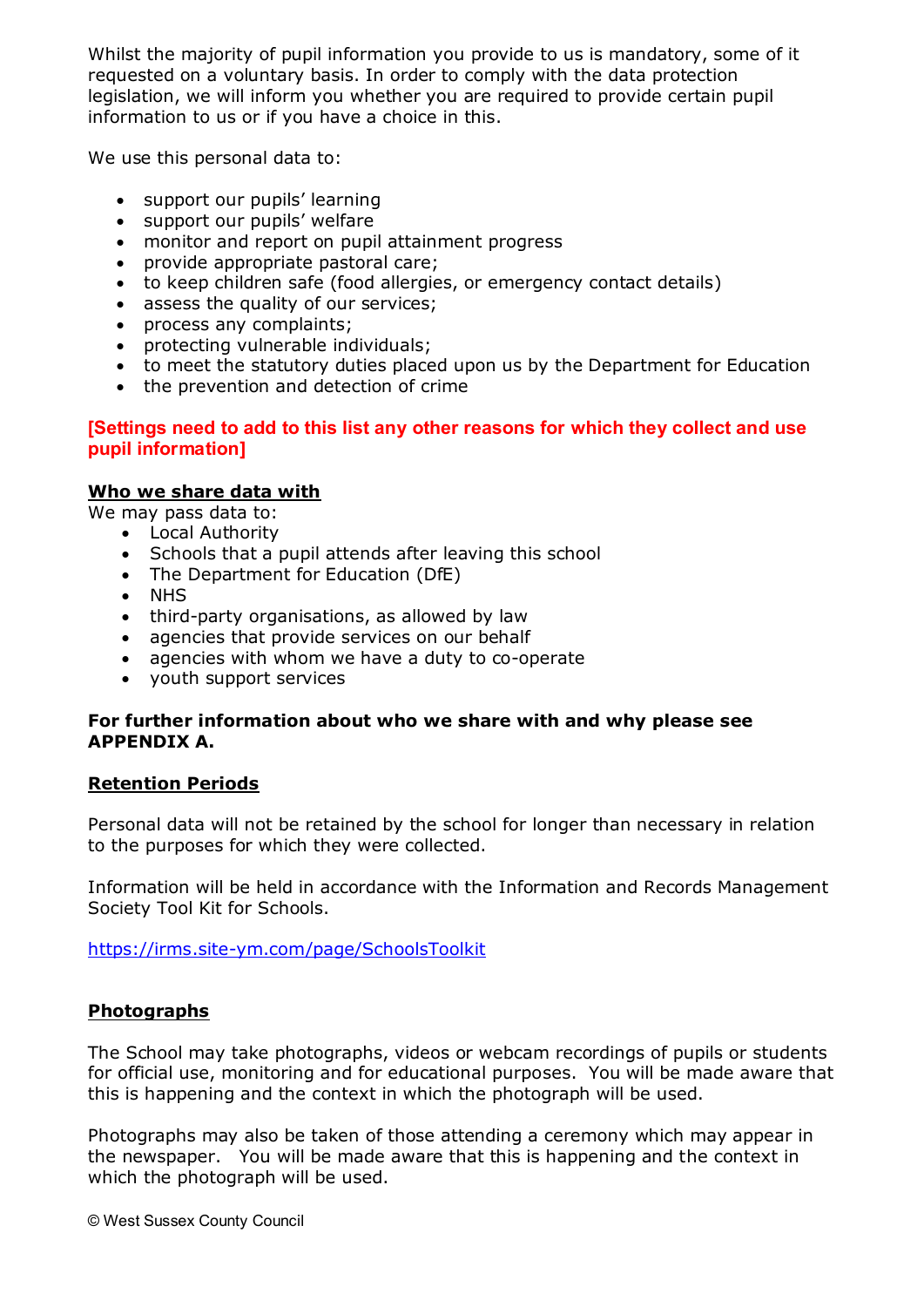### **CCTV**

The school operates CCTV on the school site as it is considered necessary to protect pupils' safety and/or the school's property

All data collected will be processed in accordance with the GDPR Data Protection Principles and the Protection of Freedoms Act 2012

The written consent of at least one parent will be obtained before biometric data is taken and used. If one parent objects in writing, then the school will not take or use a child's biometric data.

For more information about biometric data please refer to the ICO Guidance at the link below:

[https://www.gov.uk/government/publications/protection-of-biometric-information-of](https://www.gov.uk/government/publications/protection-of-biometric-information-of-children-in-schools)[children-in-schools](https://www.gov.uk/government/publications/protection-of-biometric-information-of-children-in-schools)

### **Rights**

You have the right to:

- 1. be informed of data processing (which is covered by this Privacy Notice)
- 2. access information (also known as a Subject Access Request)
- 3. have inaccuracies corrected
- 4. have information erased
- 5. restrict processing
- 6. data portability (this is unlikely to be relevant to schools)
- 7. intervention in respect of automated decision making (automated decision making is rarely operated within schools)
- 8. Withdraw consent (see below)
- 9. Complain to the Information Commissioner's Office (See below)

To exercise any of these rights please contact the DPO

#### **Withdrawal of Consent**

The lawful basis upon which the school process personal data is that it is necessary in order to comply with the school's legal obligations and to enable it to perform tasks carried out in the public interest.

Where the school process personal date solely on the basis that you have consented to the processing, you will have the right to withdraw that consent.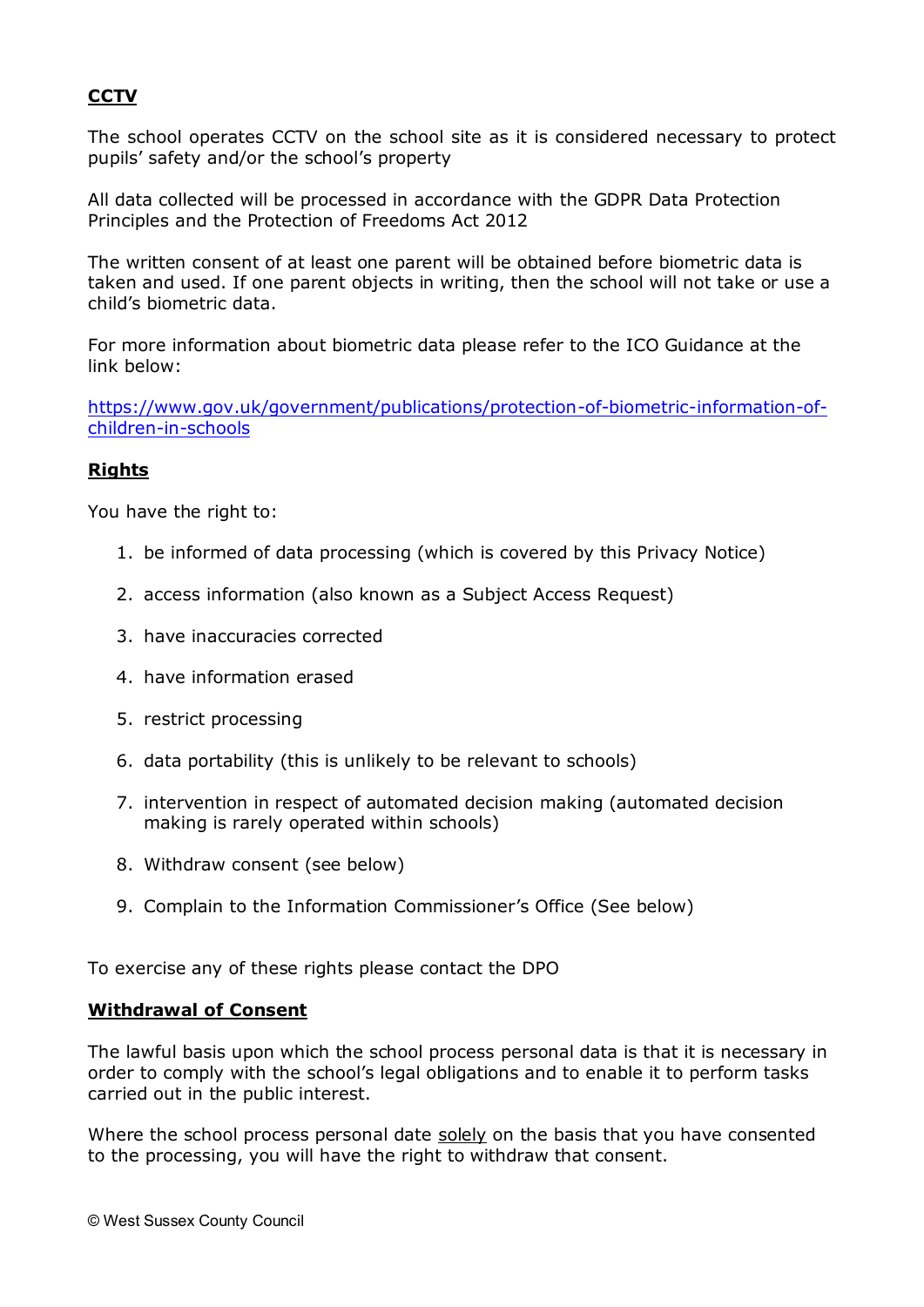### **Complaints to ICO**

If you are unhappy with the way your request has been handled, you may wish to ask for a review of our decision by contacting the DPO.

If you are not content with the outcome of the internal review, you may apply directly to the Information Commissioner for a decision. Generally, the ICO cannot make a decision unless you have exhausted our internal review procedure. The Information Commissioner can be contacted at:

The Information Commissioner's Office, Wycliffe House, Water Lane, Wilmslow, Cheshire SK9 5AF.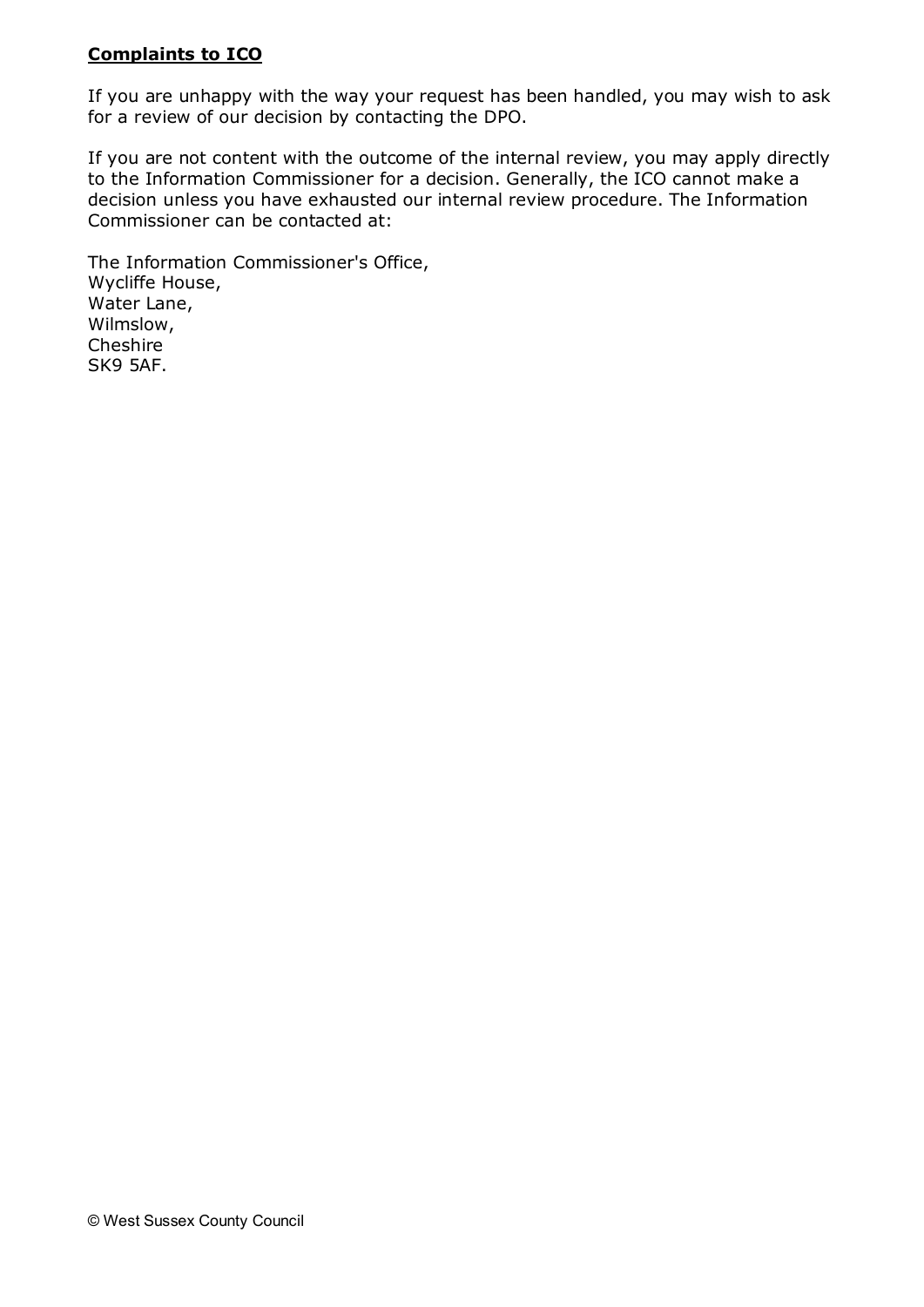# **APPENDIX A**

#### **Who we share data with and why**

We do not share information about our pupils with anyone without consent unless the law and our policies allow us to do so.

We share pupils' data with the Department for Education (DfE) on a statutory basis. This data sharing underpins school funding and educational attainment policy and monitoring.

**[For use by maintained schools only:]** We are required to share information about our pupils with our local authority (LA) and the Department for Education (DfE) under section 3 of The Education (Information About Individual Pupils) (England) Regulations 2013.

To find out more about the data collection requirements placed on us by the Department for Education (for example; via the school census) go to

[https://www.gov.uk/education/data-collection-and-censuses-for-schools.](https://www.gov.uk/education/data-collection-and-censuses-for-schools)

A parent or guardian can request that **only** their child's name, address and date of birth is passed to their local authority or provider of youth support services by informing us. This right is transferred to the child / pupil once he/she reaches the age 16.

#### The National Pupil Database (NPD)

The NPD is owned and managed by the Department for Education and contains information about pupils in schools in England. It provides invaluable evidence on educational performance to inform independent research, as well as studies commissioned by the Department. It is held in electronic format for statistical purposes. This information is securely collected from a range of sources including schools, local authorities and awarding bodies.

We are required by law, to provide information about our pupils to the DfE as part of statutory data collections such as the school census and early years' census. Some of this information is then stored in the NPD. The law that allows this is the Education (Information About Individual Pupils) (England) Regulations 2013.

To find out more about the NPD, go to:

[https://www.gov.uk/government/publications/national-pupil-database-user-guide](https://www.gov.uk/government/publications/national-pupil-database-user-guide-and-supporting-information)[and-supporting-information.](https://www.gov.uk/government/publications/national-pupil-database-user-guide-and-supporting-information)

The department may share information about our pupils from the NPD with third parties who promote the education or well-being of children in England by:

- conducting research or analysis
- producing statistics
- providing information, advice or guidance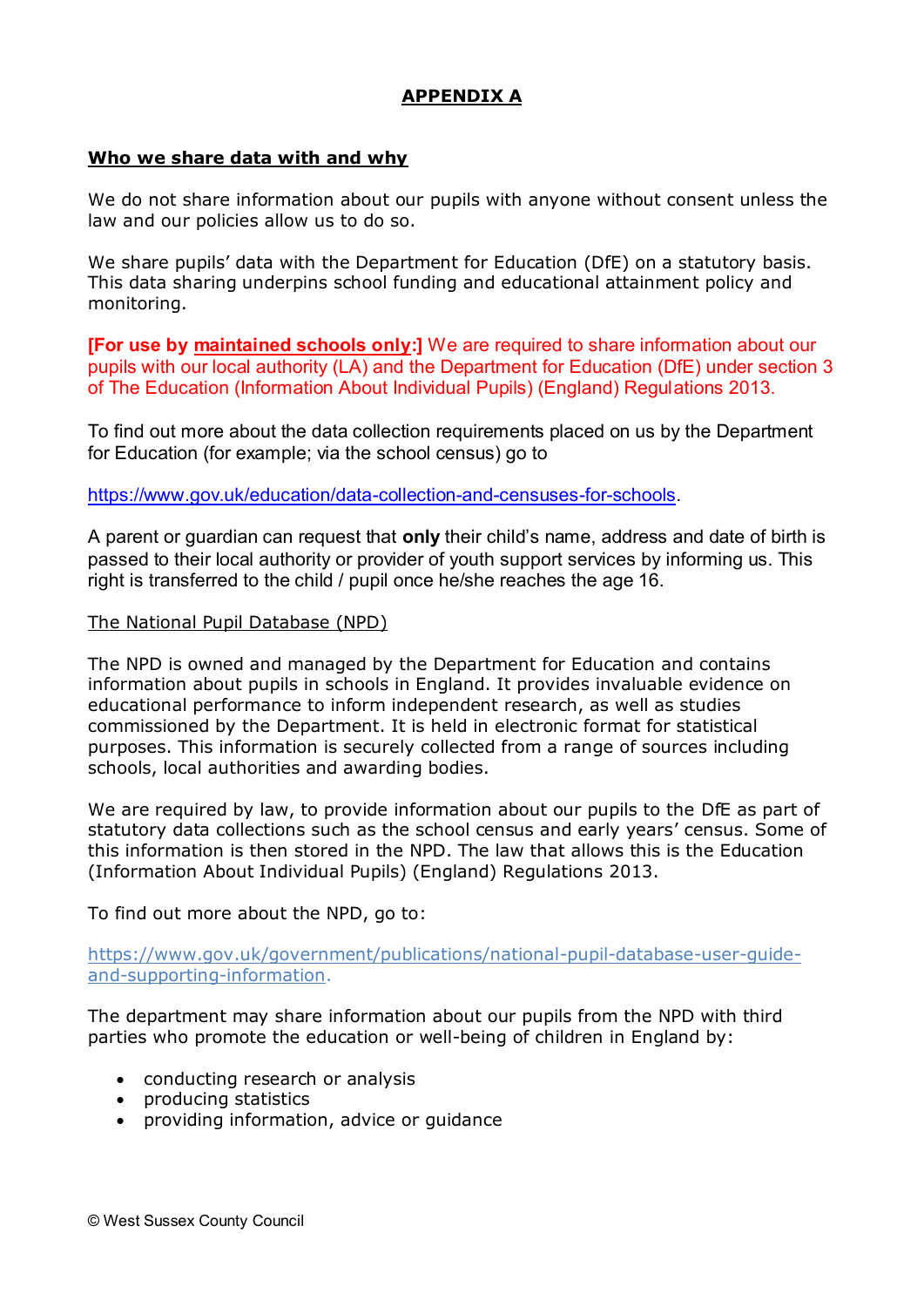The Department has robust processes in place to ensure the confidentiality of our data is maintained and there are stringent controls in place regarding access and use of the data. Decisions on whether DfE releases data to third parties are subject to a strict approval process and based on a detailed assessment of:

- who is requesting the data
- the purpose for which it is required
- the level and sensitivity of data requested: and
- the arrangements in place to store and handle the data

To be granted access to pupil information, organisations must comply with strict terms and conditions covering the confidentiality and handling of the data, security arrangements and retention and use of the data.

For more information about the department's data sharing process, please visit:

<https://www.gov.uk/data-protection-how-we-collect-and-share-research-data>

For information about which organisations the department has provided pupil information, (and for which project), please visit the following website:

[https://www.gov.uk/government/publications/national-pupil-database-requests](https://www.gov.uk/government/publications/national-pupil-database-requests-received)[received](https://www.gov.uk/government/publications/national-pupil-database-requests-received) 

To contact DfE:<https://www.gov.uk/contact-dfe>

### NHS/Clinical Commissioning Groups (CCGs)

We are required, by law, to pass certain information about our pupils to CCGs.

CCGs use information about pupils for research and statistical purposes, to develop, monitor and evaluate the performance of local health services. These statistics will not identify individual pupils. It is necessary for certain health information about children (for example, such as their height and weight) to be retained for a certain period of time (designated by the Department of Health) and requires these CCGs to maintain children's names and addresses for this purpose. CCGs may also provide individual schools and Local Authorities (LAs) with aggregated health information which will not identify individual children.

### Local Authority - education and training

We are required, by law, to pass certain information about our pupils to local authorities.

The LA holds information about young people living in its area, including about their education and training history. This is to support the provision of their education up to the age of 20 (and beyond this age for those with a special education need or disability). Education institutions and other public bodies (including the Department for Education (DfE), police, probation and health services) may pass information to the LA to help them to do this.

The LA shares some of the information it collects with the Department for Education (DfE) to enable them to; produce statistics, assess performance, determine the destinations of young people after they have left school or college and to evaluate